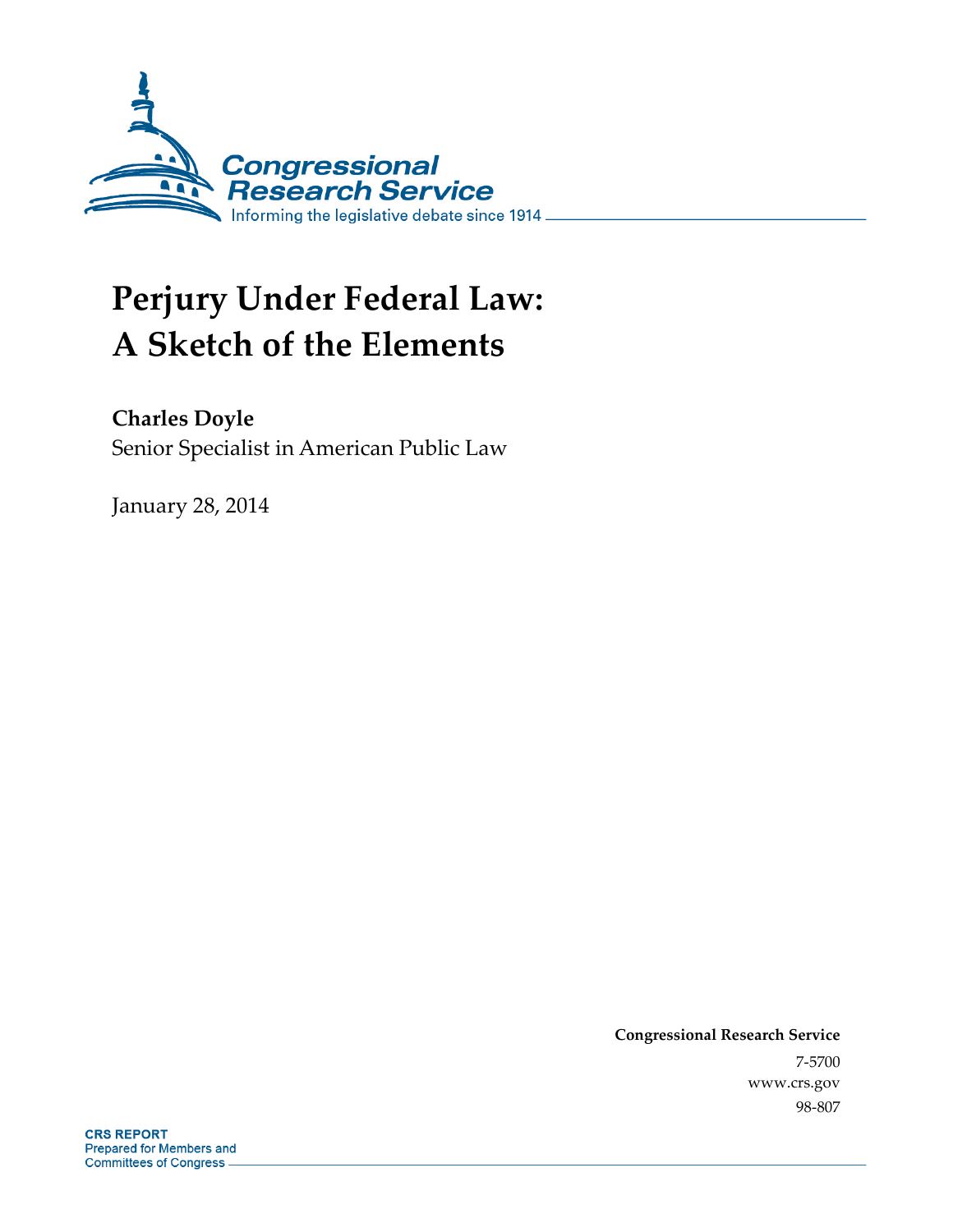#### **Summary**

Although it now covers more than court proceedings, the definition of perjury has not changed a great deal otherwise since the framing of the Constitution. Blackstone described it as "a crime committed when a *lawful* oath is administered, in some *judicial* proceeding, to a person who swears *wilfully, absolutely* and *falsely*, in a matter *material* to the issue or point in question."

There are three general federal perjury laws. One, 18 U.S.C. 1621, outlaws presenting material false statements under oath in federal official proceedings. A second, 18 U.S.C. 1623, bars presenting material false statements under oath before or ancillary to federal court or grand jury proceedings. A third, 18 U.S.C. 1622 (subornation of perjury), prohibits inducing or procuring another to commit perjury in violation of either Section 1621 or Section 1623.

In most cases, the courts abbreviate their description of the elements and state that to prove perjury in a judicial context under Section 1623 the government must establish that the defendant  $(1)$  knowingly made a (2) false (3) material declaration (4) under oath (5) in a proceeding before or ancillary to any court or grand jury of the United States."

In a similar manner, the courts generally favor the encapsulation from *United States v. Dunnigan* to describe the elements of perjury in other contexts under Section 1621: "A witness testifying under oath or affirmation violates this section if she gives false testimony concerning a material matter with the willful intent to provide false testimony, rather than as a result of confusion, mistake, or faulty memory."

Section 1622 outlaws procuring or inducing another to commit perjury: "Whoever procures another to commit any perjury is guilty of subornation of perjury, and shall be fined under this title or imprisoned for not more than five years, or both," 18 U.S.C. 1622.

The false statement statute, 18 U.S.C. 1001, is closely akin to the perjury statutes. It outlaws false statements in any matter within the jurisdiction of a federal agency or department, a kind of perjury not under oath.

Moreover, regardless of the offense for which an individual is convicted, the federal sentencing guidelines may call for his sentence to be enhanced as a consequence of any obstruction of justice in the form of perjury or false statements for which he is responsible, if committed during the course of the investigation, prosecution, or sentencing for the offense of his conviction. The enhancement may result in an increase in his term of imprisonment by as much as four years.

This report is an abbreviated version of CRS Report 98-808, *Perjury Under Federal Law: A Brief Overview*, by Charles Doyle, stripped of most footnotes, quotations, citations, and bibliography.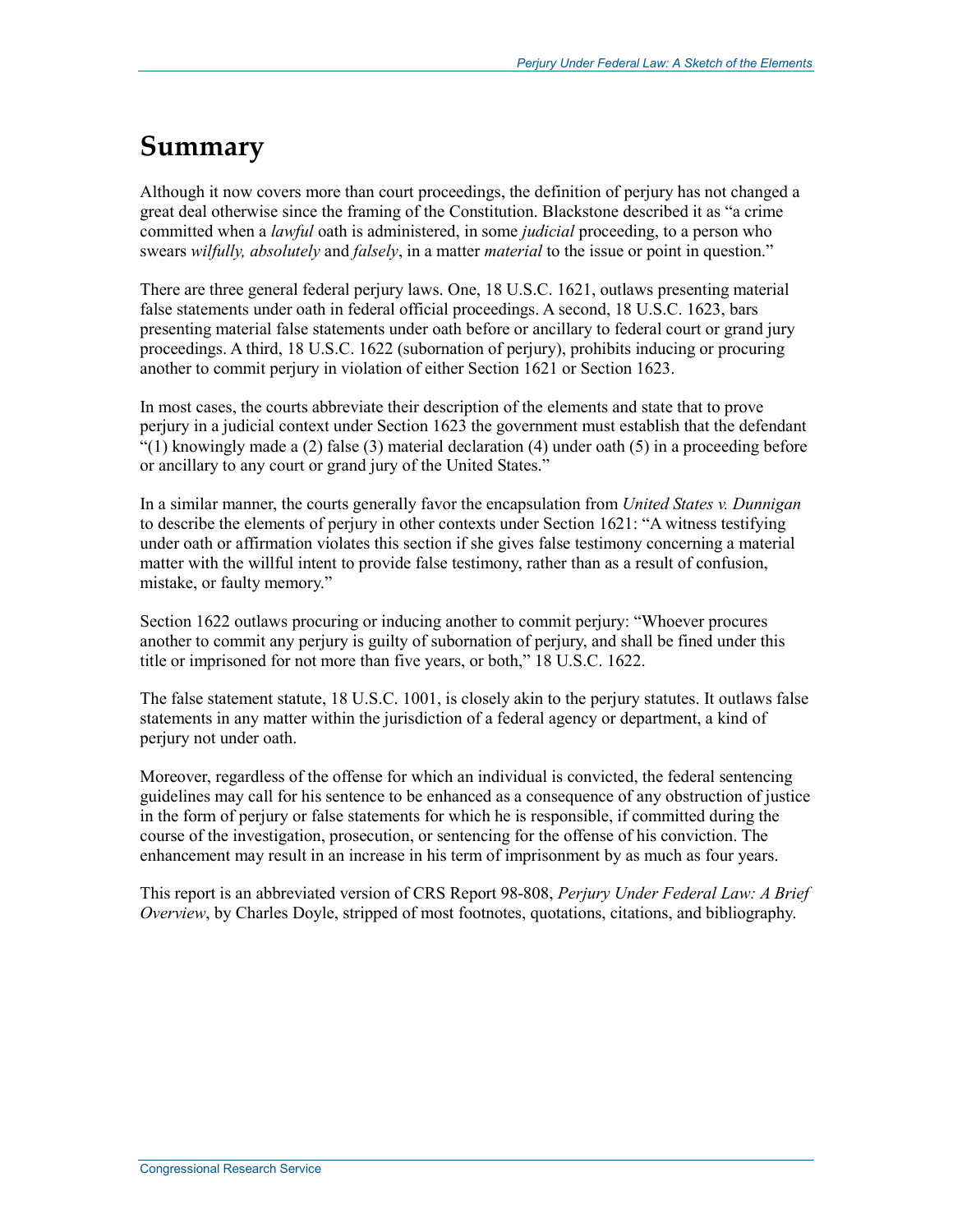### **Contents**

#### **Contacts**

|--|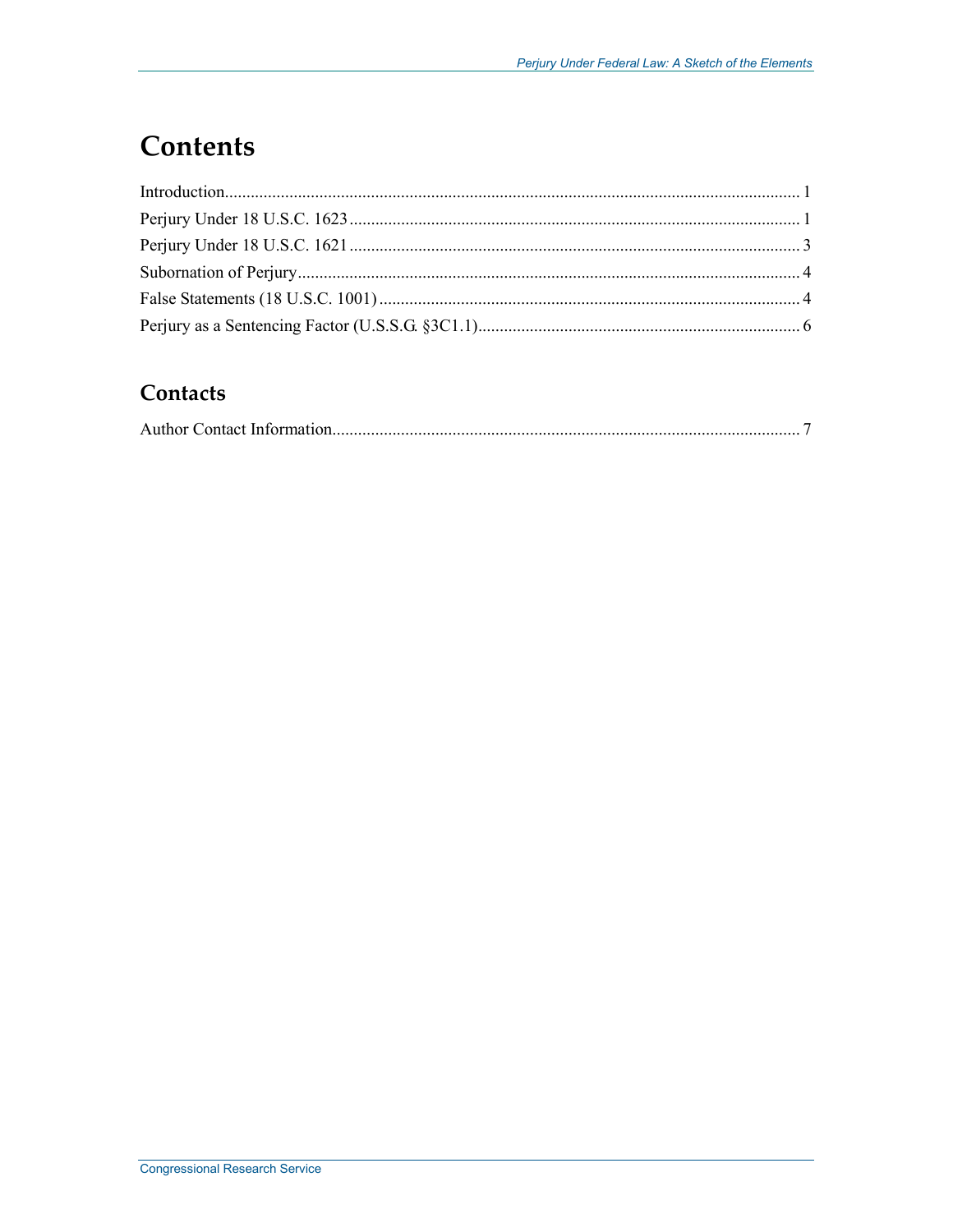#### **Introduction**

Although it now covers more than court proceedings, the definition of perjury has not changed a great deal otherwise since the framing of the Constitution. Blackstone described it as "a crime committed when a *lawful* oath is administered, in some *judicial* proceeding, to a person who swears *willfully, absolutely* and *falsely*, in a matter *material* to the issue or point in question."

## **Perjury Under 18 U.S.C. 1623**

Congress enacted Section 1623 as part of the 1970 Organized Crime Control Act "to facilitate perjury prosecutions and thereby enhance the reliability of testimony before federal courts and grand juries." It nevertheless embodies most of the same basic perjury elements (stripped of some of the technical requirements) and carries the same penalties as the more traditional Section 1621. Parsed into elements, it declares that

I. Whoever

II. a. under oath or

b. in any i. declaration, ii. certificate, iii. verification, or iv. statement under penalty of perjury as permitted under Section 1746 of title 28, United States Code

III. in any proceeding before or ancillary to

```
a. any court or 
b. grand jury of the United States
```
IV. knowingly

V. a. makes any false material declaration or

b. makes or uses any other information, including any

i. book, ii. paper, iii. document, iv. record, v. recording, or vi. other material,

knowing the same to contain any false material declaration, shall be fined under this title or imprisoned not more than five years, or both, 18 U.S.C. 1623(a)(enumeration added).

In most cases, the courts abbreviate their description of the elements and state that to prove perjury the government must establish that the defendant "(1) knowingly made a (2) false (3) material declaration (4) under oath (5) in a proceeding before or ancillary to any court of grand jury of the United States."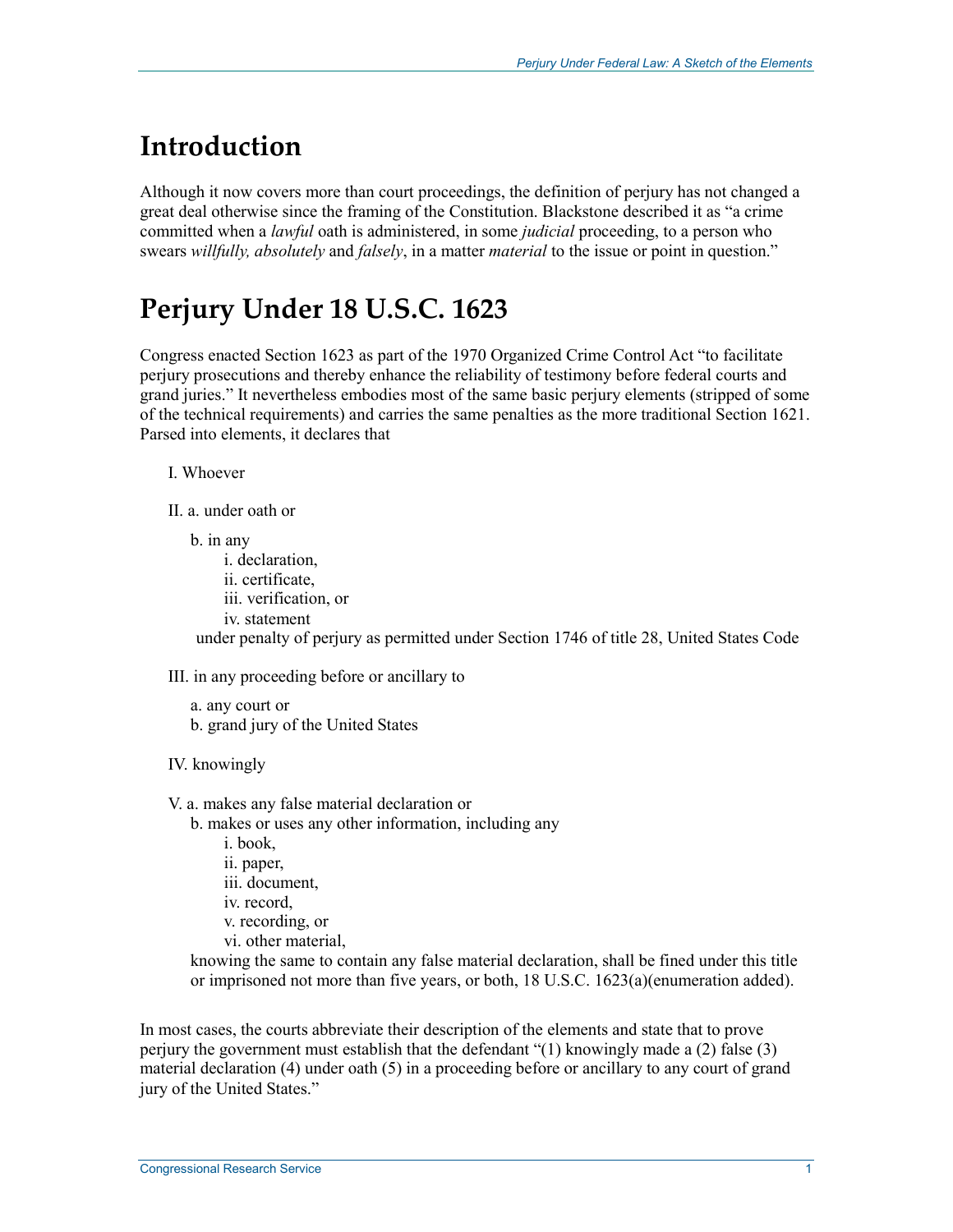The forum for the allegedly perjurious declaration must be a "proceeding before or ancillary to any court or grand jury of the United States." An interview in an attorney's office in preparation for a judicial hearing cannot be considered such an ancillary proceeding, but the phrase "proceedings ancillary to" court or grand jury proceedings does cover proceedings to take depositions in connection with civil litigation, as well as a variety of pretrial proceedings in criminal cases, including bail hearings, venue hearings, or suppression hearings.

The Supreme Court's observation that a statement that is misleading but literally true cannot support a conviction under Section 1621 because it is not false, applies with equal force to perjury under Section 1623. Similarly, perjury cannot be the product of confusion, mistake, or faulty memory, but must be a statement that the defendant knows is false, although this requirement may be satisfied with evidence that the defendant was deliberately ignorant or willfully blind to the fact that the statement was false. On the other hand, a defendant cannot be guilty of perjury for a truthful answer to a reasonable interpretation of an ambiguous question.

Materiality is perhaps the most nettlesome of perjury's elements. It is usually said that a statement is material "if it has a natural tendency to influence, or is capable of influencing, the decision of the decisionmaking body to whom it is addressed." This definition is not easily applied to false statements made in civil depositions. In such cases, one appellate court has recently described the lower federal courts as divided between the view (1) that a statement in a deposition is material if a "truthful answer might reasonably be calculated to lead to the discovery of evidence admissible at the trial of the underlying suit" and (2) that a statement is material "if the topic of the statement is discoverable and the false statement itself had a tendency to affect the outcome of the underlying civil suit for which the deposition was taken." In any event, a statement is no less material because it did not or could not divert the decisionmaker.

Subsection 1623(c) permits a perjury conviction simply on the basis of two necessarily inconsistent material declarations rather than a showing that one of the two statements is false.

Conviction does require showing, however, that the two statements were made under oath; it is not enough to show that one was made under oath and the other was made in the form of an affidavit signed under penalty of perjury. Moreover, the statements must be so inherently contradictory that one of them of necessity must be false.

Subsection 1623(e) permits a perjury conviction without compliance with the traditional two witness rule. Some years ago, the Supreme Court declined to reverse an earlier ruling that "[t]he general rule in prosecutions for perjury is that the uncorroborated oath of one witness is not enough to establish the falsity of the testimony of the accused set forth in the indictment." The two witness rule rests on a common law rather than a constitutional foundation and consequently can be abrogated by statute which Congress has done in subsection 1623(e) without offending constitutional principles.

In contrast to the other subsections of Section 1623, subsection 1623(d) offers a bar to prosecution of those accused of perjury under the section. The defense is stated in fairly straightforward terms, "[w]here in the same continuous court or grand jury proceeding in which a declaration is made, the person making the declaration admits such declaration to be false, such admission shall bar prosecution under this section if, at the time the admission is made, the declaration has not substantially affected the proceeding, or it has not become manifest that such falsity has been or will be exposed," 18 U.S.C. 1623(d). Although phrased in different terms, the courts seem to agree that repudiation of the false testimony must be specific and thorough.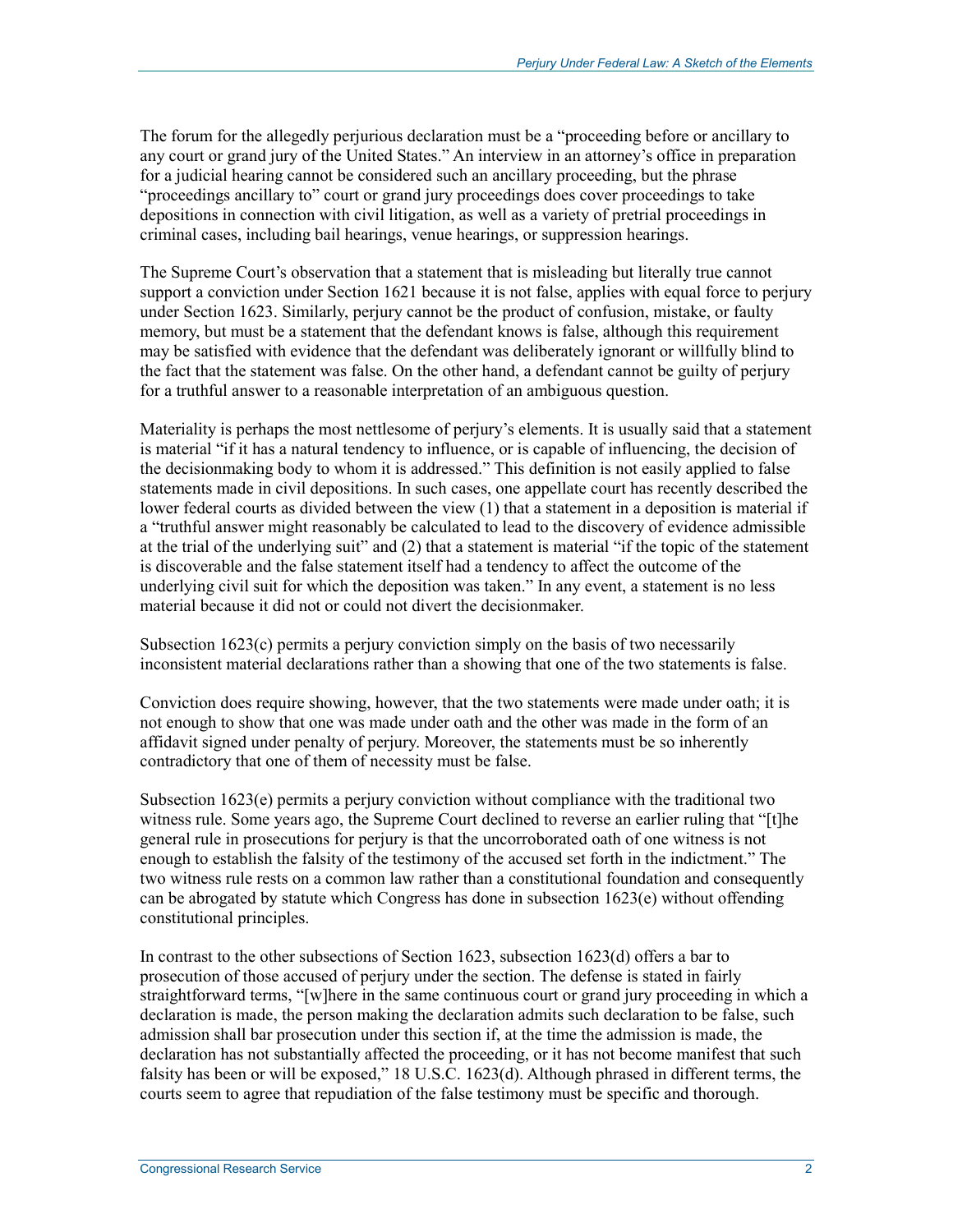#### **Perjury Under 18 U.S.C. 1621**

Section 1621 was "enacted in an effort to keep the course of justice free from the pollution of perjury." When Congress passed Section 1623, it did not repeal Section 1621 either explicitly or by implication; where its proscriptions overlap with those of Section 1623, the government is free to choose under which it will prosecute. In many instances, it affords greater protection than Section 1623. It prohibits perjury before official proceedings—both judicial and nonjudicial. Separated into its elements, the section provides that

(1)

I. Whoever having taken an oath

II. before a competent tribunal, officer, or person,

III. in any case in which a law of the United States authorizes an oath to be administered,

IV. a. that he will

i. testify, ii. declare, iii. depose, or iv, certify truly, or b. that any written i. testimony, ii. declaration, iii. deposition, or iv. certificate by him subscribed, is true,

V. willfully and contrary to such oath

VI. a. states or b. subscribes any material matter which he does not believe to be true; or

(2)

I. Whoever in any

- a. declaration,
- b. certificate,
- c. verification, or

d. statement

under penalty of perjury as permitted under Section 1746 of title 28, United States Code,

II. willfully subscribes as true

III. any material matter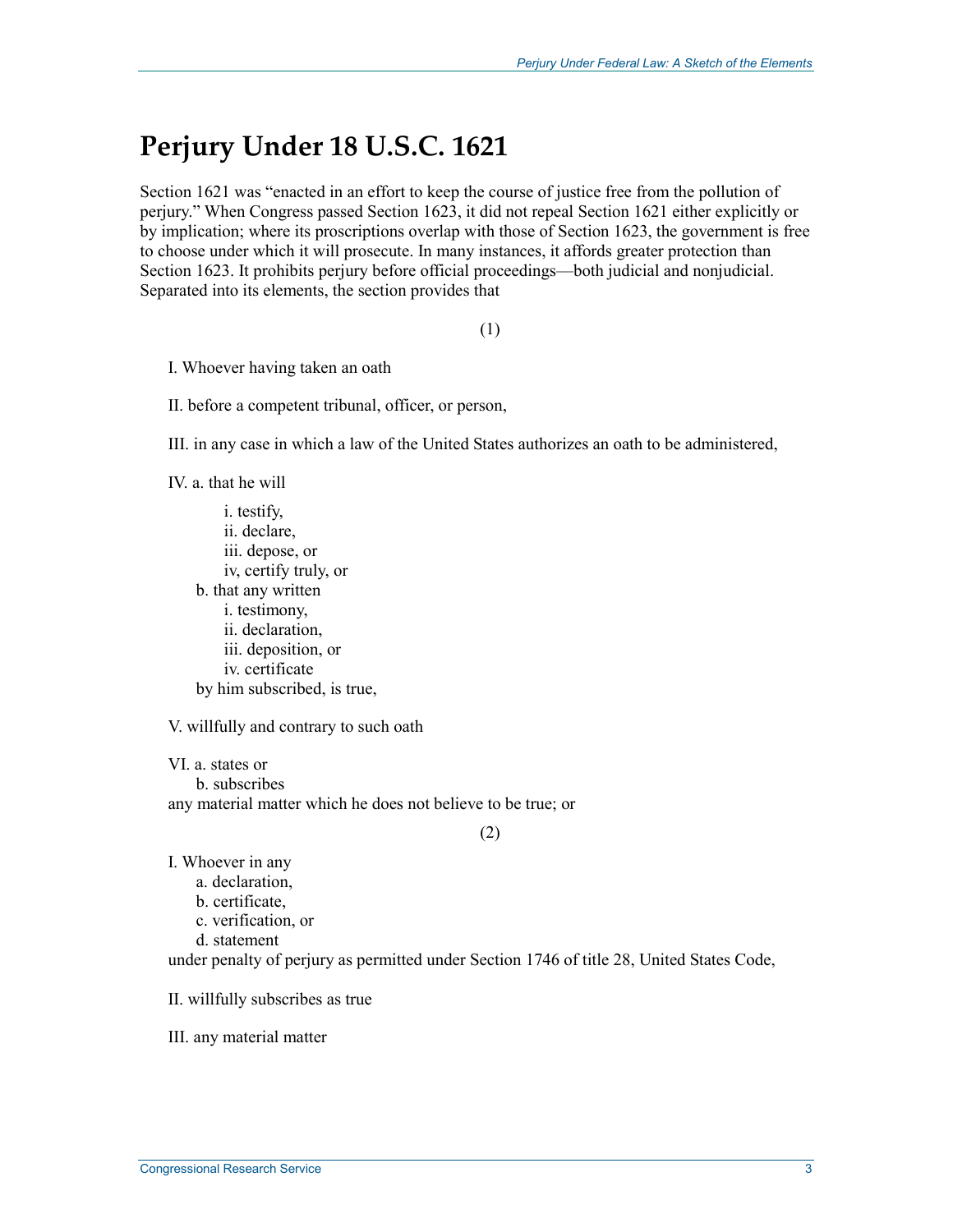IV. which he does not believe to be true

is guilty of perjury and shall, except as otherwise expressly provided by law, be fined under this title or imprisoned not more than five years, or both. This section is applicable whether the statement or subscription is made within or without the United States 18 U.S.C. 1621 (enumeration added).

The courts generally favor the abbreviated encapsulation from *United States v. Dunnigan*: "A witness testifying under oath or affirmation violates this section if she gives false testimony concerning a material matter with the willful intent to provide false testimony, rather than as a result of confusion, mistake, or faulty memory."

Testimony that is literally true, even if deceptively so, cannot be considered false for purposes of a prosecution under Section 1621. On the other hand, under either Section 1621 or Section 1623 the false statement may consist of testimony that the witness does not remember or does not know when the evidence clearly demonstrates that he does.

The test for materiality under Section 1621 is the same as it is under Section 1623—"whether the false statement has a natural tendency to influence or [is] capable of influencing the decision required to be made."

Conviction under Section 1621 requires not only that the defendant knew his statement was false ("which he does not believe to true"), but that his false statement is "willfully" presented. There is but scant authority on precisely what "willful" means in this context. The Supreme Court in dicta has indicated that willful perjury consists of "*deliberate* material falsification under oath." Other courts have referred to it as acting with an "intent to deceive" or as acting "intentionally."

#### **Subornation of Perjury**

Section 1622 outlaws procuring or inducing another to commit perjury: "Whoever procures another to commit any perjury is guilty of subornation of perjury, and shall be fined under this title or imprisoned for not more than five years, or both," 18 U.S.C. 1622. The crime consists of two elements—(1) an act of perjury committed by another (2) induced or procured by the defendant. Perjury under either Section 1621 or 1623 will support a conviction for subornation under Section 1622, but commission of an act of perjury is a necessary element of subornation. Although the authorities are exceptionally sparse, it appears that to suborn one must know that the induced statement is false and that at least to suborn under Section 1621 one must also knowingly and willfully induce.

#### **False Statements (18 U.S.C. 1001)**

The general false statement statute, 18 U.S.C. 1001, outlaws false statements, concealment, or false documentation in any matter within the jurisdiction of any of the three branches of the federal government, although it limits application in the case of Congress and the courts. More specifically it states: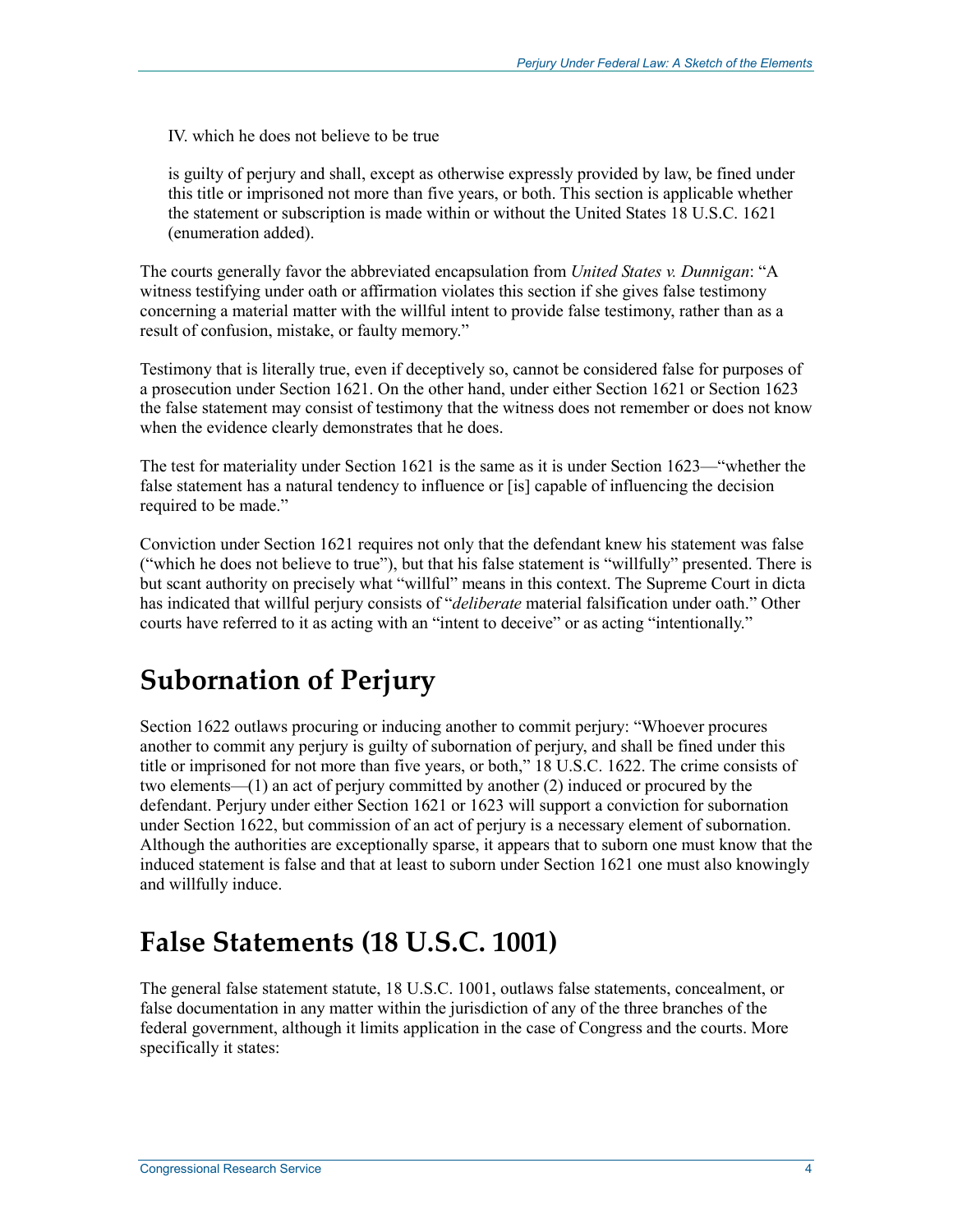I. Except as otherwise provided in this section,

II. whoever, in any matter within the jurisdiction of the executive, legislative, or judicial branch of the Government of the United States,

- III. knowingly and willfully—
- IV. a. falsifies, conceals, or covers up by any trick, scheme, or device a material fact; b. makes any materially false, fictitious, or fraudulent statement or representation; or

c. makes or uses any false writing or document knowing the same to contain any materially false, fictitious, or fraudulent statement or entry; shall be fined under this title, imprisoned not more than 5 years or, imprisoned not more than 8 years if the offense involves international or domestic terrorism (as defined in section 2331) or if the matter relates to an offense under chapter 109A (sexual abuse), 109B (sex offender registration), 110 (sexual exploitation), or 117 (transportation for illicit sexual purposes), or Section 1591 (sex trafficking).

The courts' description of the elements will ordinarily be limited to whichever of the forms of misconduct—false statement, concealment, or false documentation—is implicated in the particular case. In addition, Section 1001 imposes a limitation upon an offense that involves matters within the jurisdiction of either the judicial or legislative branch:

(b) Subsection (a) does not apply to a party to a judicial proceeding, or that party's counsel, for statements, representations, writings or documents submitted by such party or counsel to a judge or magistrate in that proceeding.

(c) With respect to any matter within the jurisdiction of the legislative branch, subsection (a) shall apply only to—(1) administrative matters, including a claim for payment, a matter related to the procurement of property or services, personnel or employment practices, or support services, or a document required by law, rule, or regulation to be submitted to the Congress or any office or officer within the legislative branch; or (2) any investigation or review, conducted pursuant to the authority of any committee, subcommittee, commission or office of the Congress, consistent with applicable rules of the House or Senate. 18 U.S.C.  $1001(b)$ <sub>,</sub>(c).

The defendant must establish his right to the benefits of Section 1001(b)'s judicial limitation exception. Section 1001(c) establishes additional elements for a false statement offense in a legislative context, which the government must establish.

A matter is within the jurisdiction of a federal entity when it involves a matter "confided to the authority of a federal agency or department ... A department or agency has jurisdiction, in this sense, when it has power to exercise authority in a particular situation. Understood in this way, the phrase 'within the jurisdiction' merely differentiates the official, authorized functions of a agency or department from matters peripheral to the business of that body." Several courts have held that the phrase contemplates coverage of false statements made to state, local, or private entities but relating to matters that involve federal funds or regulations. Subsection 1001(b) precludes application of prohibitions in Section 1001(a) to the statements, omissions, or documentation presented to the court by a party in judicial proceedings. This includes statements of indigency filed by a defendant seeking the appoint of counsel, or by a defendant for a probation officer's presentence report; but not statements made by one on supervised release to a parole officer.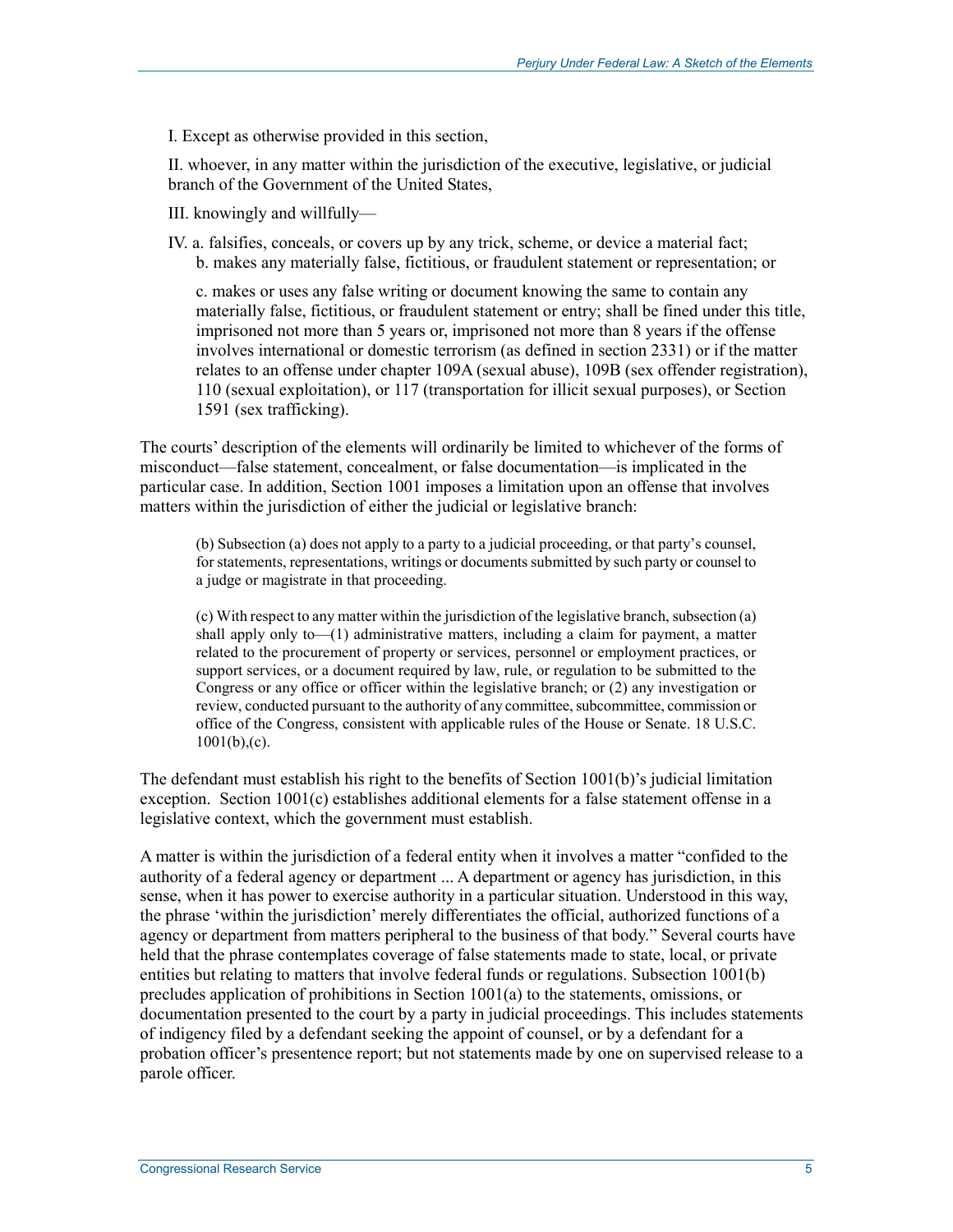Although the offense can only be committed "knowingly and willfully," the prosecution need not prove that the defendant knew that his conduct involved a "matter within the jurisdiction" of a federal entity nor that he intended to defraud a federal entity. Instead, the phrase "knowingly and willfully" refers to the circumstances under which the defendant made his statement, omitted a fact he was obliged to disclose, or included with his false documentation, i.e., "that the defendant knew that his statement was false when he made it or—which amounts in law to the same thing consciously disregarded or averted his eyes from the likely falsity." Prosecution for a violation of Section 1001 requires proof of materiality, as does conviction for perjury, and the standard is the same: the statement must have a "natural tendency to influence, or be capable of influencing the decisionmaking body to which it is addressed." There is no need to show that the decision maker was in fact diverted or influenced.

Conviction for false statements or false documentation under Section 1001 also requires that the statements or documentation be false, that they not be true. And the same can be said of the response to a question that is so fundamentally ambiguous that the defendant's answer cannot be said to be knowingly false. On the other hand, unlike the perjury provision of Section 1623, "there is no safe harbor for recantation or correction of a prior false statement that violates Section 1001." Prosecutions under subsection  $1001(a)(1)$  for concealment, rather than false statement or false documentation, must also prove the existence of duty or legal obligation not to conceal.

#### **Perjury as a Sentencing Factor (U.S.S.G. §3C1.1)**

Regardless of the offense for which an individual is convicted, his sentence may be enhanced as a consequence of any obstruction of justice in the form of perjury or false statements for which he is responsible, if committed during the course of the investigation, prosecution, or sentencing for the offense of his conviction. The enhancement may result in an increase in his term of imprisonment by as much as four years. The enhancement is the product of the influence of Section 3C1.1 of the United States Sentencing Guidelines.

Section 3C1.1 instructs sentencing courts to add 2 offense levels in the case of an obstruction of justice:

If (A) the defendant willfully obstructed or impeded, or attempted to obstruct or impede, the administration of justice with respect to the investigation, prosecution, or sentencing of the instant offense of conviction, and (B) the obstructive conduct related to (i) the defendant's offense of conviction and any relevant conduct; or (ii) a closely related offense, increase the offense level by 2 levels. U.S.S.G. §3C1.1.

The accompanying commentary explains that the section "is not intended to punish a defendant for the exercise of a constitutional right." More specifically, a "defendant's denial of guilt (other than a denial of guilt under oath that constitutes perjury), refusal to admit guilt or provide information to a probation officer, or refusal to enter a plea of guilty is not a basis for application of this provision." Early on, the Supreme Court made it clear that an individual's sentence might be enhanced under U.S.S.G Section 3C1.1, if he committed perjury during the course of his trial. Moreover, the examples provided elsewhere in the section's commentary and the cases applying the section confirm that it reaches perjurious statements in a number of judicial contexts and to false statements in a number of others.